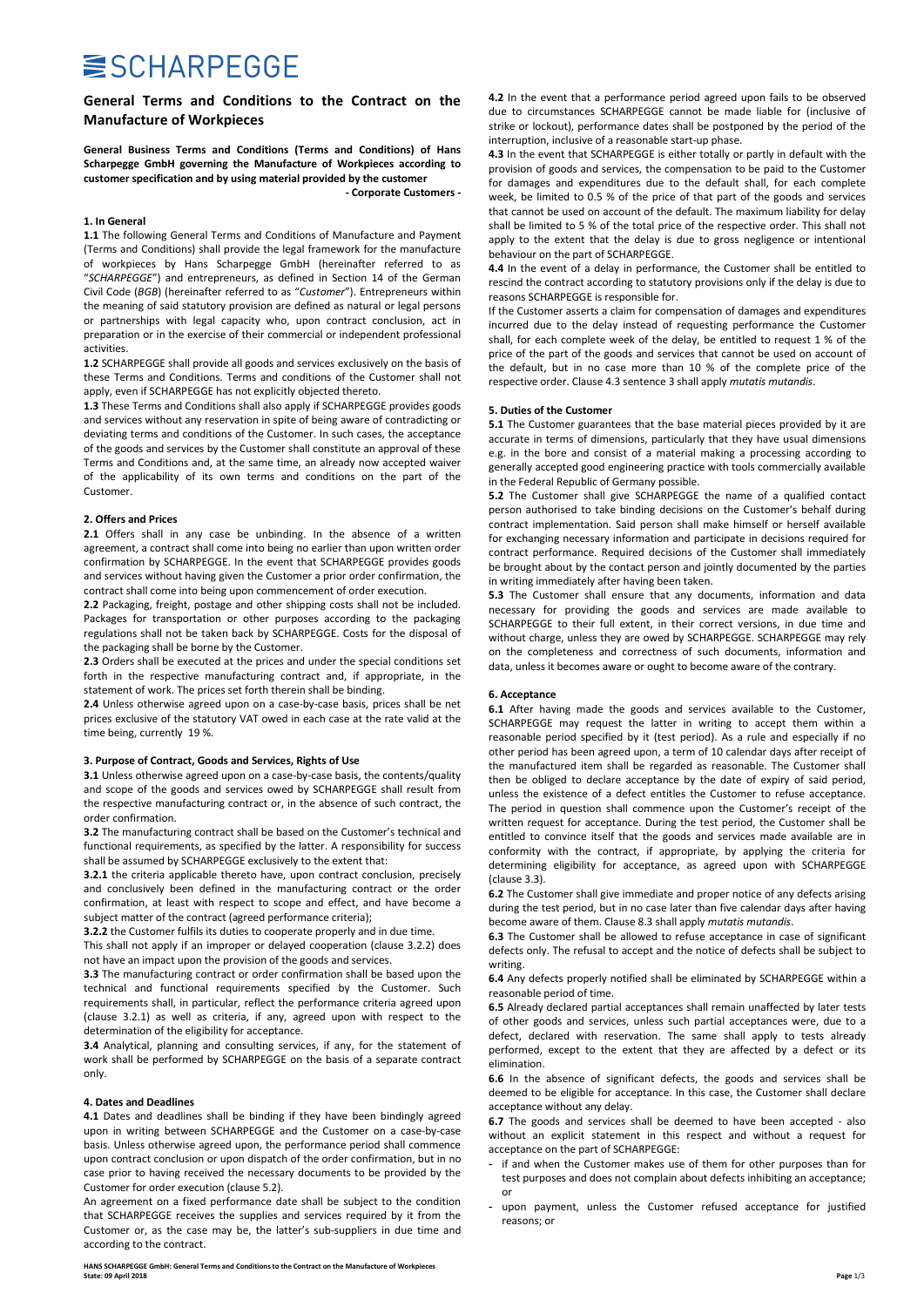# **SISCHARPEGGE**

- if, in case of an application of the criteria agreed upon for determining eligibility for acceptance, the tests can be carried out without the occurrence of defects inhibiting an acceptance.

6.8 Unless otherwise agreed upon on a case-by-case basis, acceptance of separately identifiable parts of goods and services may, accordingly, also be carried out separately according to these regulations.

### 7. Payments, Setoffs and Retentions

7.1 Unless otherwise agreed upon on a case-by-case basis, payments shall subject to acceptance - categorically become due without any deductions within seven calendar days after invoice date.

7.2 Remunerations shall be paid to one of the accounts of SCHARPEGGE, as designated in the manufacturing contract or SCHARPEGGE's order confirmation or invoice. Payment shall be deemed to have been made if it has been credited to one of the bank accounts of SCHARPEGGE. Upon maturity, SCHARPEGGE shall be entitled to charge interest at a rate of 5 %. In case of delay, SCHARPEGGE shall be entitled to request interest at a rate of 9 percentage points above the basic interest rate. The right of SCHARPEGGE to claim higher damages shall remain unaffected.

7.3 A payment term granted to the Customer shall in case of each individual order be subject to the existence of a sufficient credit limit. In the event that the respective order exceeds the credit limit available, SCHARPEGGE shall be entitled to execute this and any other order exclusively against advance payment or against provision of a security in form of a performance bond issued by a financial institution or credit insurer registered in the European Union. The same shall apply if, after order confirmation, SCHARPEGGE becomes aware of circumstances justifying doubts concerning the Customer's creditworthiness.

7.4 In the event that the Customer fails to settle a justified claim by the due date agreed upon either in total or in part, SCHARPEGGE shall be entitled to withhold the goods and services forming the subject matter of other orders. In addition, SCHARPEGGE shall be entitled to revoke any cash discounts and payment terms agreed upon with respect to all other claims outstanding at the time in question and demand immediate payment in this respect. Apart from that, SCHARPEGGE shall have the right to deliver any further goods and services exclusively against advance payment or provision of a security in form of a performance bond issued by a financial institution or credit insurer registered in the European Union.

7.5 In the event that the Customer is economically unable to fulfil its obligations towards SCHARPEGGE or files an insolvency application, SCHARPEGGE shall have the right to rescind or terminate the contract with the Customer. Section 321 of the German Civil Code (BGB) and Section 112 of the German Insolvency Code (InsO) shall remain unaffected. The Customer shall give SCHARPEGGE early notice of an imminent insolvency.

7.6 The Customer shall only be permitted to make setoffs or to retain payments on the grounds of defects if the Customer is actually entitled to assert such claims for material defects and/or defects in title. A retention of payments by the Customer on the grounds of defects shall only be admissible if the amount withheld is in an appropriate proportion to the defect, and if so, only if the defect exists beyond any doubt. In the event that the claim for defects has become statute-barred, the Customer shall have no right of retention. Apart from that, the Customer may only offset against claims or exercise its right of retention with respect to claims that are undisputed or have been established with legal effect. The exercise of a right of retention on the part of the Customer due to a counterclaim not based on a right arising from a contract underlying these General Business Terms and Conditions shall be excluded.

### 8. Material Defects

8.1 SCHARPEGGE guarantees towards the Customer that the goods and services comply with the agreements according to clause 3.1, always provided that they are used according to the contract.

8.2 Claims for material defects shall be excluded to the extent that noncompliance with the quality contractually agreed upon is due to excessive or improper use, incorrect assembly or installation, insufficient maintenance or normal wear and tear. The same shall apply with respect to those discrepancies occurring due to special external influences not provided for in the contract or arising due to the fact that the Customer uses the goods and services delivered by SCHARPEGGE in an environment that was not agreed upon, unless the Customer is able to show that the defect would also have arisen in case of a use in the environment agreed upon.

8.3 Material defects, if any, shall be reported by the Customer in writing in an understandable and detailed form by indicating the information necessary for identifying and analysing the defect without any delay, but in no case later than five calendar days after having become aware of them. If necessary, the Customer shall assist SCHARPEGGE also in any other respect concerning the elimination of defects.

8.4 If the Customer is entitled to assert claims for defects, such right shall initially be restricted to the right to subsequent performance within a reasonable period of time. Subsequent performance shall, at SCHARPEGGE's option, consist of the elimination of defects or a new production. When making use of this option, SCHARPEGGE shall take the Customer's interests into reasonable account. If SCHARPEGGE decides to eliminate the defects the Customer shall return the manufactured items to SCHARPEGGE by making use of the manner of dispatch or transportation already used for sending the items to the Customer. The costs related thereto shall be borne by SCHARPEGGE.

The processing of a Customer's notice of a material defect on the part of SCHARPEGGE shall only cause a suspension of the period of limitation if the statutory prerequisites have been fulfilled. A subsequent performance may only have an effect upon the period of limitation relating to defect that forms the cause of the subsequent performance.

8.5 In the event that subsequent performance fails to be made or cannot be carried out for any other reason, the Customer may according to statutory provisions reduce the remuneration, rescind the contract, terminate the contract and/or request compensation for damages and expenditures according to clauses 9.1.-9.3. A self-performance against costs on the part of the Customer shall only be permitted if a defect fails to have been eliminated although the term reasonably granted by the Customer has expired and the reason for this failure must be attributed to SCHARPEGGE. Rights of election the Customer is entitled to shall be exercised by the latter within a reasonable term; as a rule, this term shall amount to seven calendar days as from the date when the Customer becomes aware of this right of election.

8.6 The limitation period for material defects shall amount to one year as from its statutory commencement. Time limits provided for by law shall remain unaffected to the extent that statutory provisions mandatorily require longer terms, as it is the case in Section 634a paragraph 1 no. 2 of the German Civil Code (BGB) (building structures and items used for building structures), as well as in case of an intentional or grossly negligent breach of duty by SCHARPEGGE, particularly its legal representatives or persons employed in the performance of its obligations, in the event of a fraudulent concealment of a defect as well as in case of injuries to life, body or health and claims based on the product liability act.

8.7 Unless otherwise agreed upon, the Customer shall bear any additional expenses required for subsequent performance whenever the Customer has taken the goods and services concerned to another place of use than the one indicated towards SCHARPEGGE upon contract conclusion.

8.8 SCHARPEGGE may request compensation for its efforts/expenses if

- it becomes active in response to a notice of a defect which actually does not exist, unless the Customer was - after reasonable efforts on its part - unable to recognise that the defect did not exist or
- additional efforts/expenses become necessary due to an improper fulfilment of the Customer's duties, especially according to clause 8.2 and 8.3.

### 9. Liability

9.1 SCHARPEGGE shall always be liable to pay damages to the Customer

- for any damage caused by it, its legal representatives or persons employed in the performance of its obligations either intentionally or due to gross negligence;
- according to the product liability act, and
- in case of damage arisen from injuries to life, body or health for which SCHARPEGGE, its legal representatives or persons employed in the performance of its obligations can be made liable for.

9.2 SCHARPEGGE shall be liable for slight negligence to the extent that SCHARPEGGE, its legal representatives or persons employed in the performance of its obligations violated a significant contractual duty (so-called cardinal duty) the fulfilment of which is indispensable for the due performance of the contract or the infringement of which threatens the achievement of the contract purpose and the fulfilment of which (as e. g. in case of the obligation to provide faultless goods and services) may regularly be relied on by the Customer. In any other respect, a liability in case of slight negligence shall be excluded.

To the extent that SCHARPEGGE assumes liability for slight negligence, the liability shall in case of material and pecuniary damage be limited to the foreseeable damage typical to the contract. A liability for any other, remote consequential damage shall be excluded. Liability for each individual damage event shall be limited to the contract value. This subsection shall not affect the liability according to clause 9.1.

9.3 With respect to the limitation period, clause 8.6 shall apply mutatis mutandis.

9.4 In connection with a guarantee statement, SCHARPEGGE shall only be liable for damages if this has explicitly been provided for in the guarantee. This liability shall in case of slight negligence be subject to the restrictions according to clause 9.2.

9.5 With respect to claims for compensation of expenditures and other liability claims of the Customer towards SCHARPEGGE, clauses 9.1-9.3 shall apply mutatis mutandis.

### 10. Export

10.1 All supplies and services shall be delivered by SCHARPEGGE according to the actually valid Dual-Use Regulations in the German Foreign Trade Law/Foreign Trade Regulation and the EC Dual-Use Regulations and according to the U.S. Export Regulations and shall be destined for use and stay in the country of destination agreed upon with the Customer.